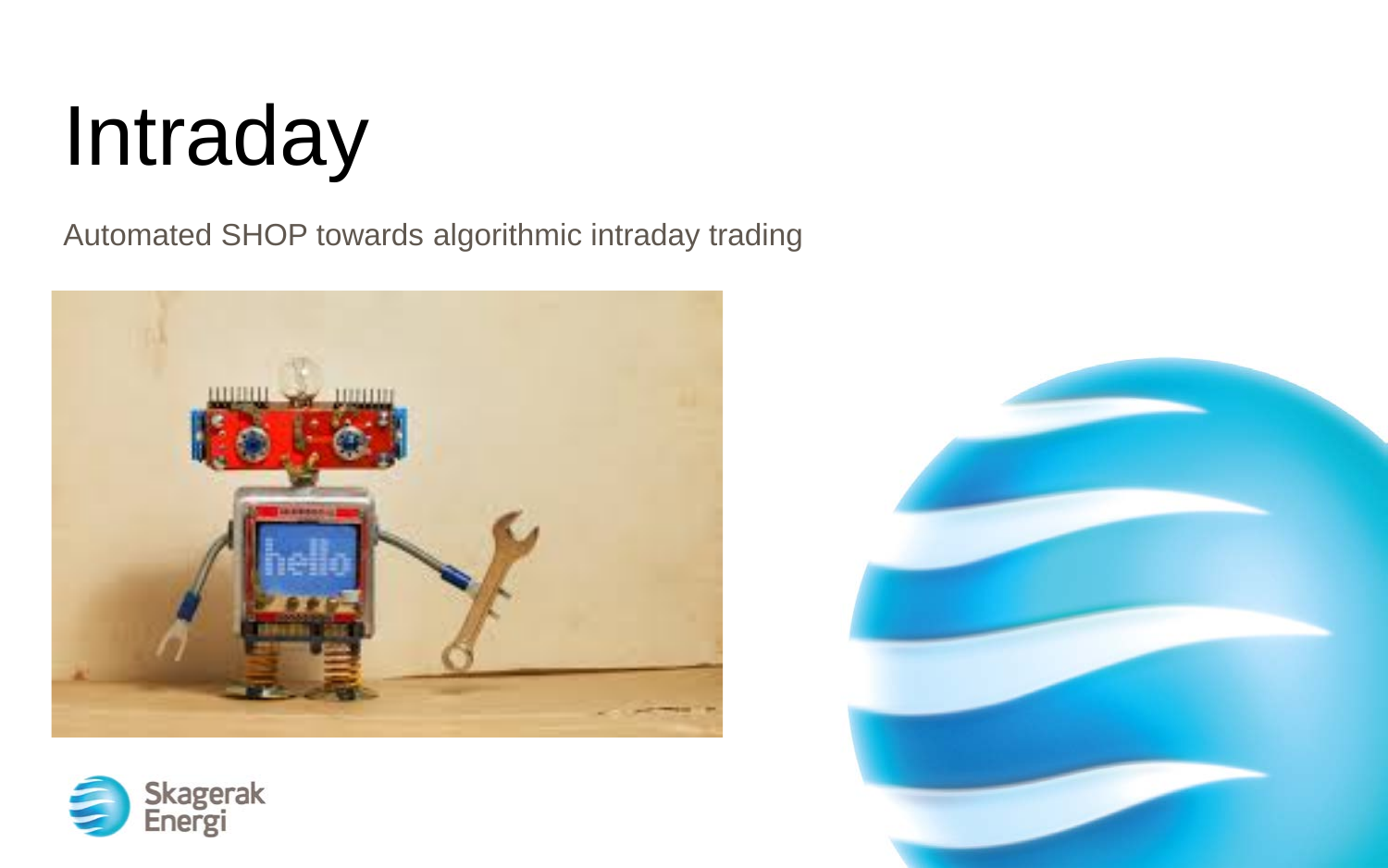## **Skagerak Kraft**



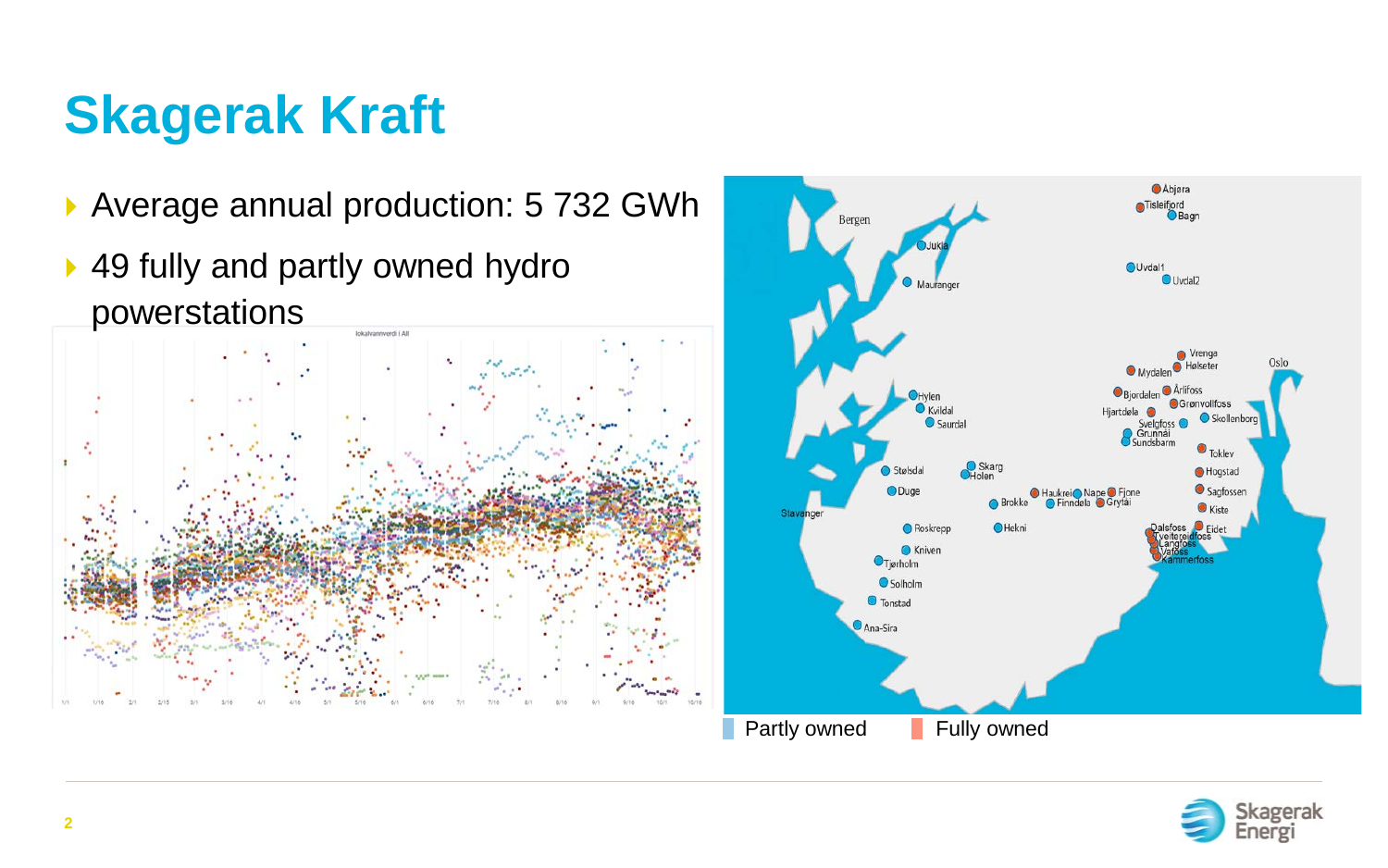## **Motivation for automation**

- ▶ Fear of missing out:
	- Increased complexity in the power market
		- Coordinated bidding
		- More sophisticated optimization and forecasting models
		- Different landscape for software (FOSS & proprietery)
- Greed
	- Need to be prepared for increased value of flexibility
- Increased compliance requirements
- Tighter gate closures and increased granularity
- ▶ Reduce cognitive load
	- Worst case : 20160 bids/day/optimization (35 Powerplants \* 24 h \* 4 quarters \* 6 intervals)
- Stepping stone for algorithmic Intraday trading

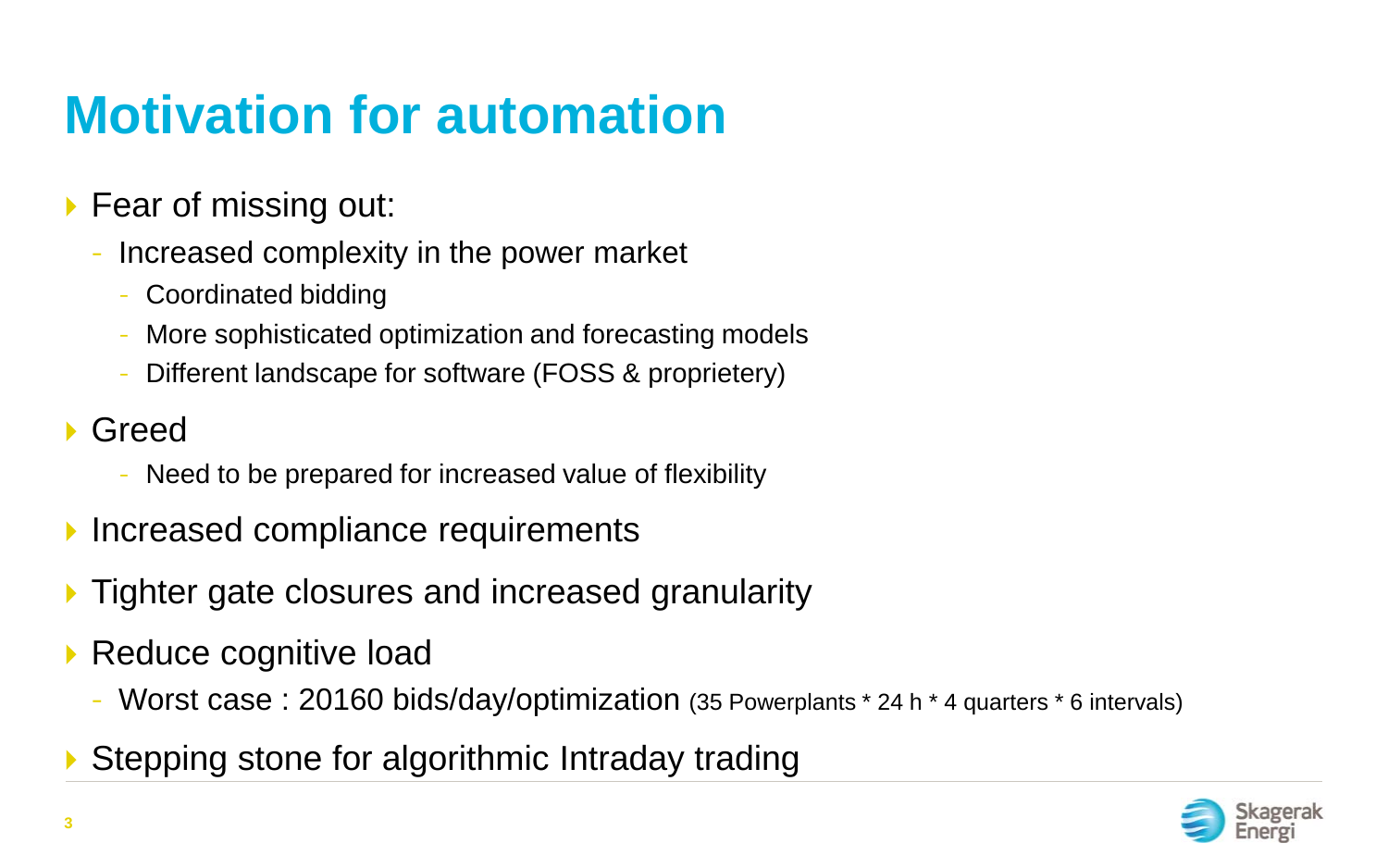# **Our approach**

- ▶ Have a goal
	- Identify key components needed to reach the goal
		- We needed to teach ourselves programming
		- Try to maintain the big picture
		- Pry open proprietary solutions
- **Limited resources** 
	- Keep it as simple as possible
	- Modular development (add as you go)
- **Flexible datastructures**
- **Frequent model runs**
- $\blacktriangleright$  Try to be inclusive
	- Sharing is caring

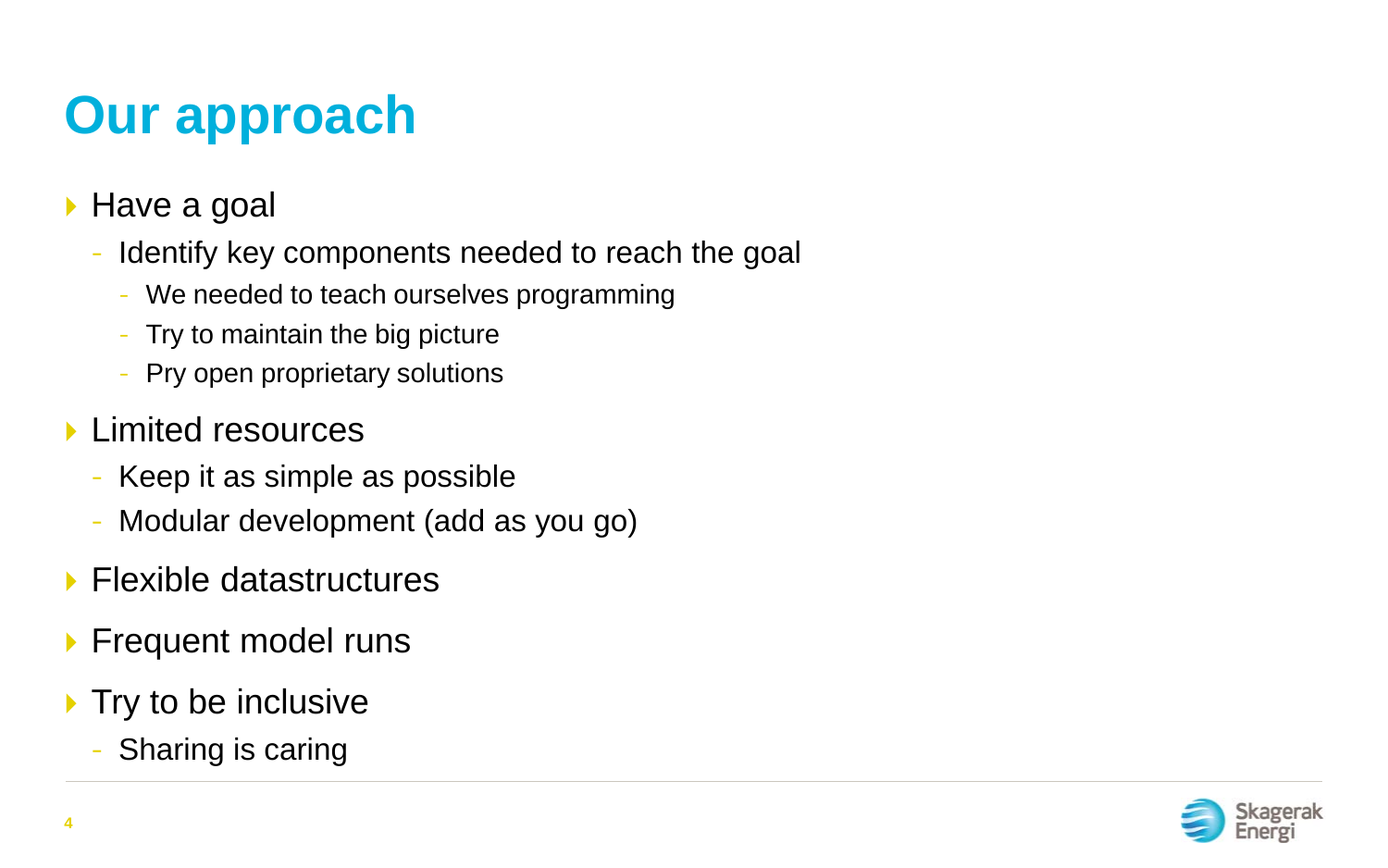## **Long Term Model – Prodrisk**

- ▶ Has started up at noon every day since 2015
- ▶ Tightly connected to SHOP
	- Try to keep the models as similar as possible
- ▶ Prodrisk portfolio deviates less than 2% from actual annual production
- All results are immediately available graphically



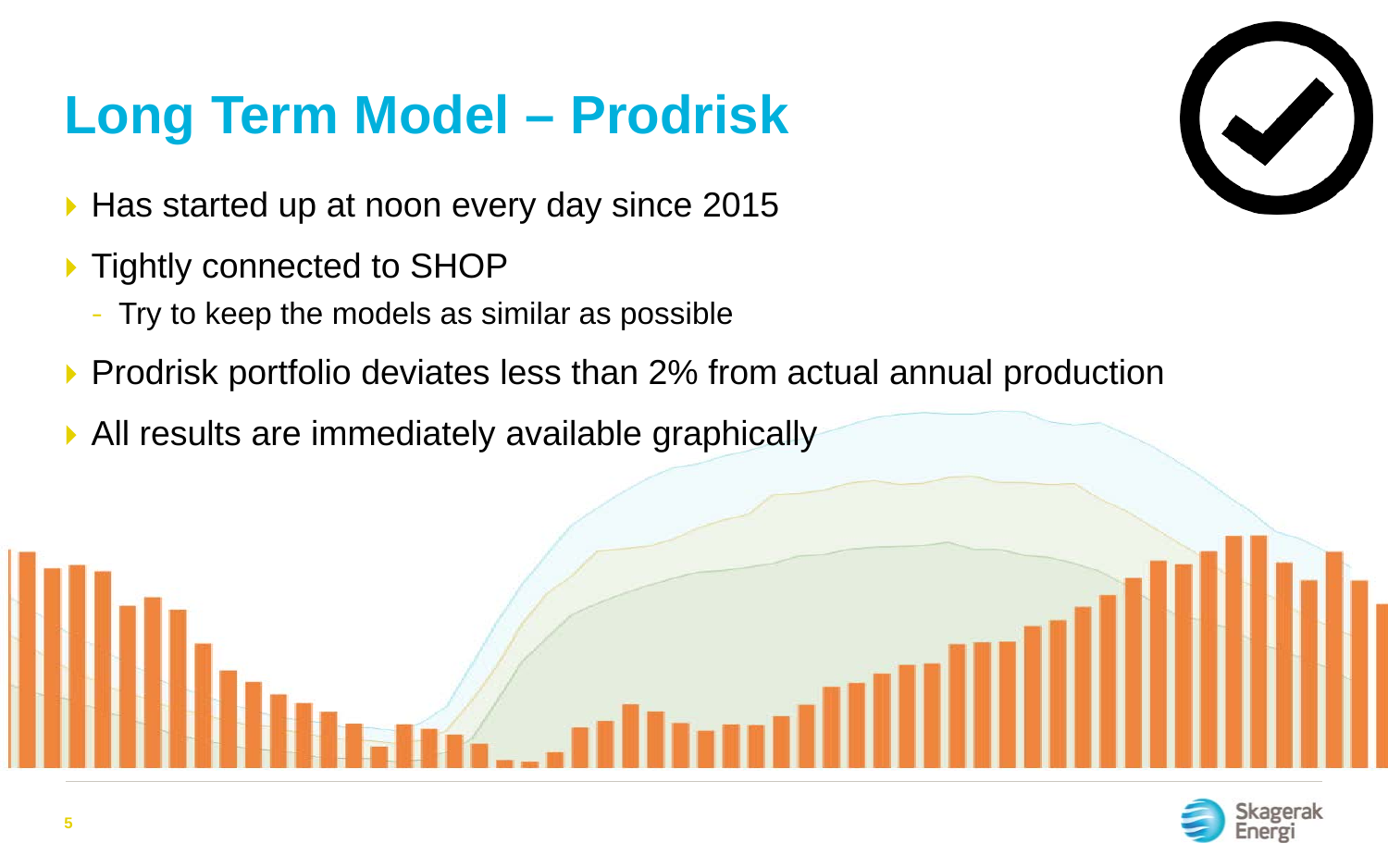#### **Short term model - AutoSHOP**

- ▶ SHOP-API in conjunction with python
	- Runs a script or as a web-service
- $\blacktriangleright$  Heavy use of dirty tricks
	- Use results from iterations as input for penalties and limits
- $\blacktriangleright$  Is called as a webservice from an eventlistener
- All results are immediately available graphically



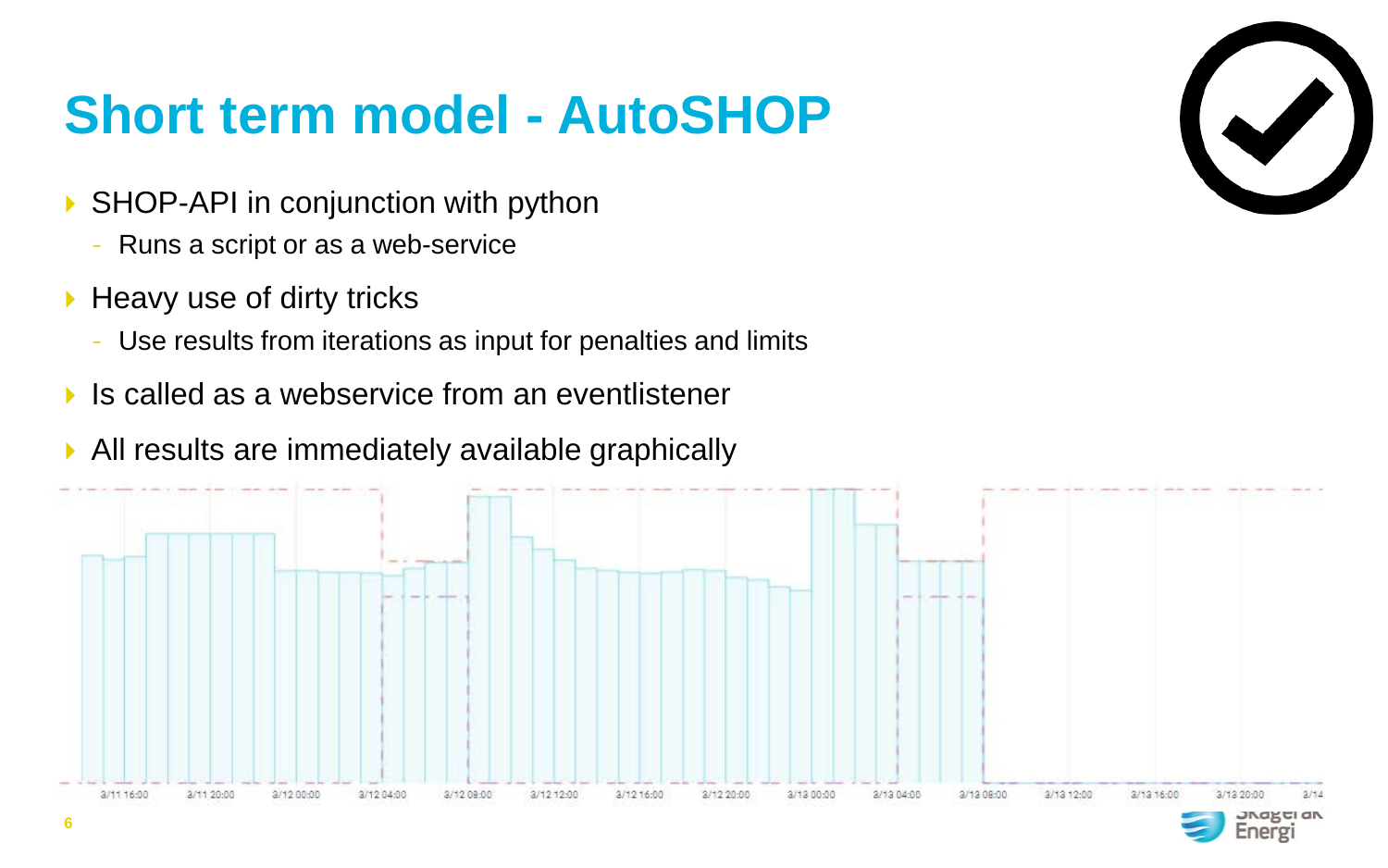#### **Eventlistener - ListenMate**

- **Developed in-house** 
	- Checks for changes in files and databases
	- Calls the webservice for SHOP (AutoSHOP)
	- Alerts if something goes wrong
	- Logs callevent and response
- ▶ Currently checks for changes in
	- Results from Prodrisk (files)
	- Price (database)
	- Inflow (database)
- The hardware for the database has stopped us from checking
	- Availability, dispatch, reservoir level, gates



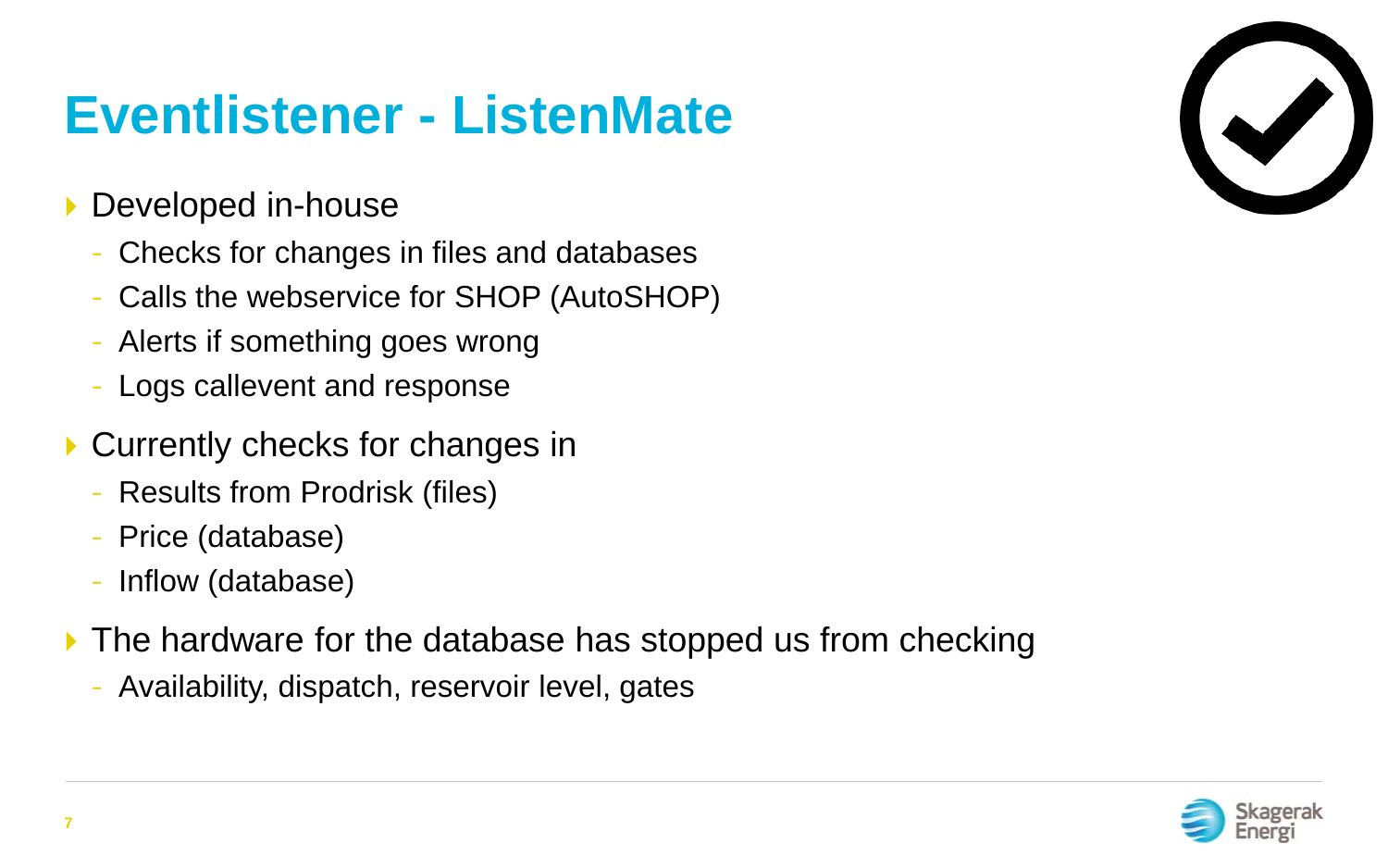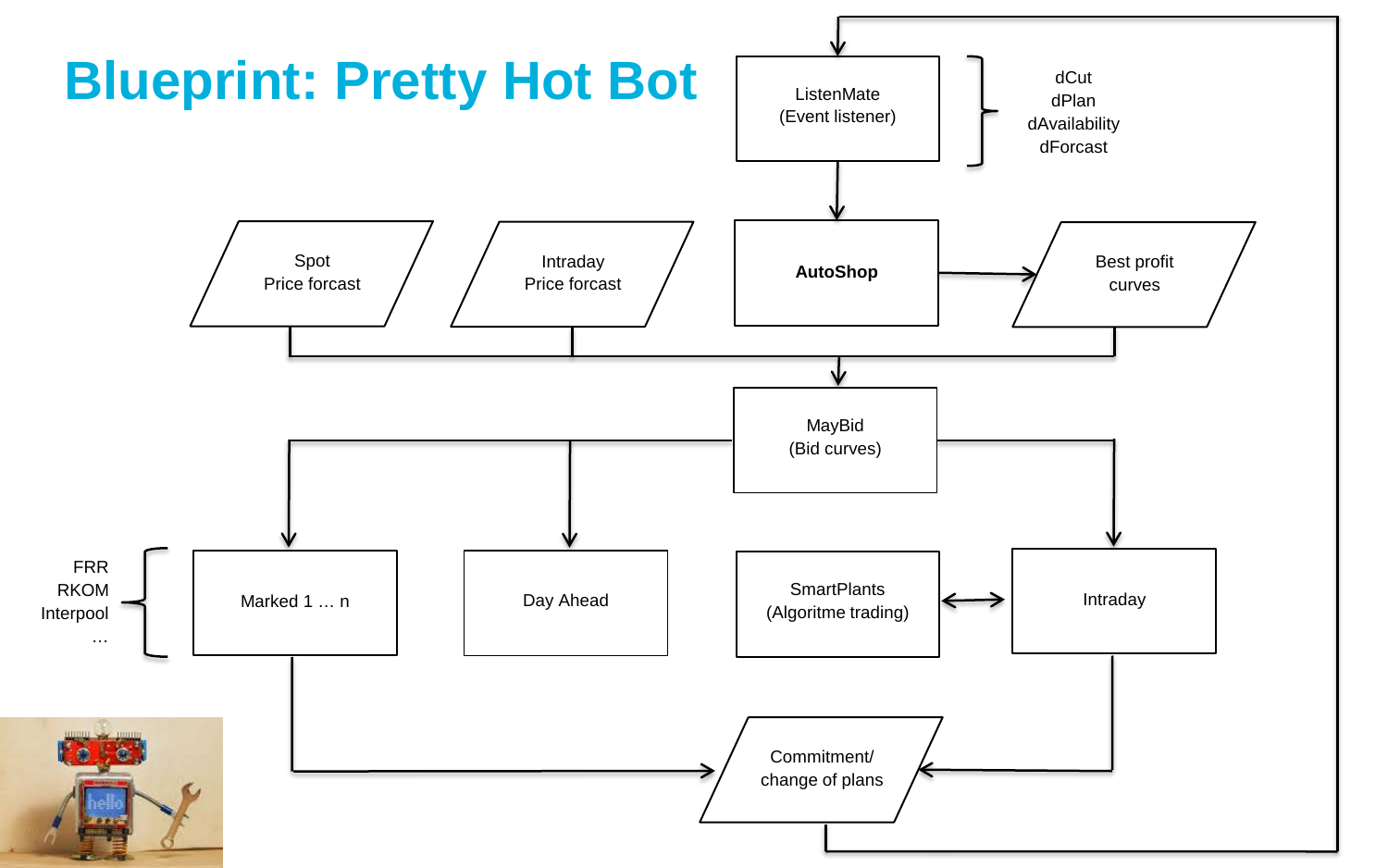# **Coordinated bidding - MayBid**



- Try to split bidding between day-ahead and intraday using Best Profit curves
- **▶ Challenges** 
	- Lack of intraday price prognosis
	- Lack of stochastic short term price prognosis
	- How to deal with uncertainty
- Exploring uncertainty using all 50 inflow ensembles
	- Will the uncertainty be represented by the Best Profits curves?
		- Use weigthed clusters? Pick one? Use MultiSHARM? Give up and use deterministic results?

Ongoing project with eSmart

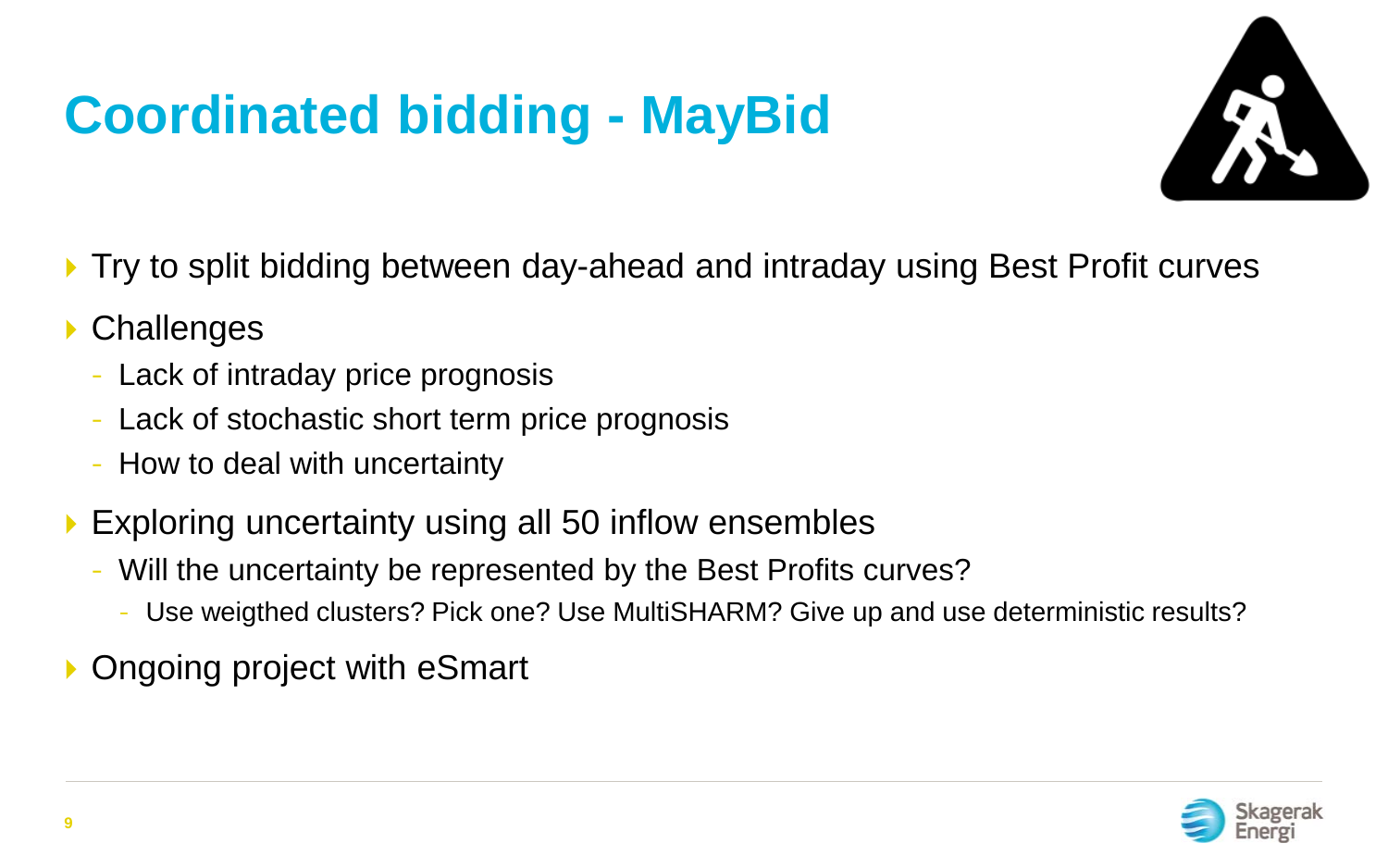#### **Local increment cost [€/MWh] from SHOP**



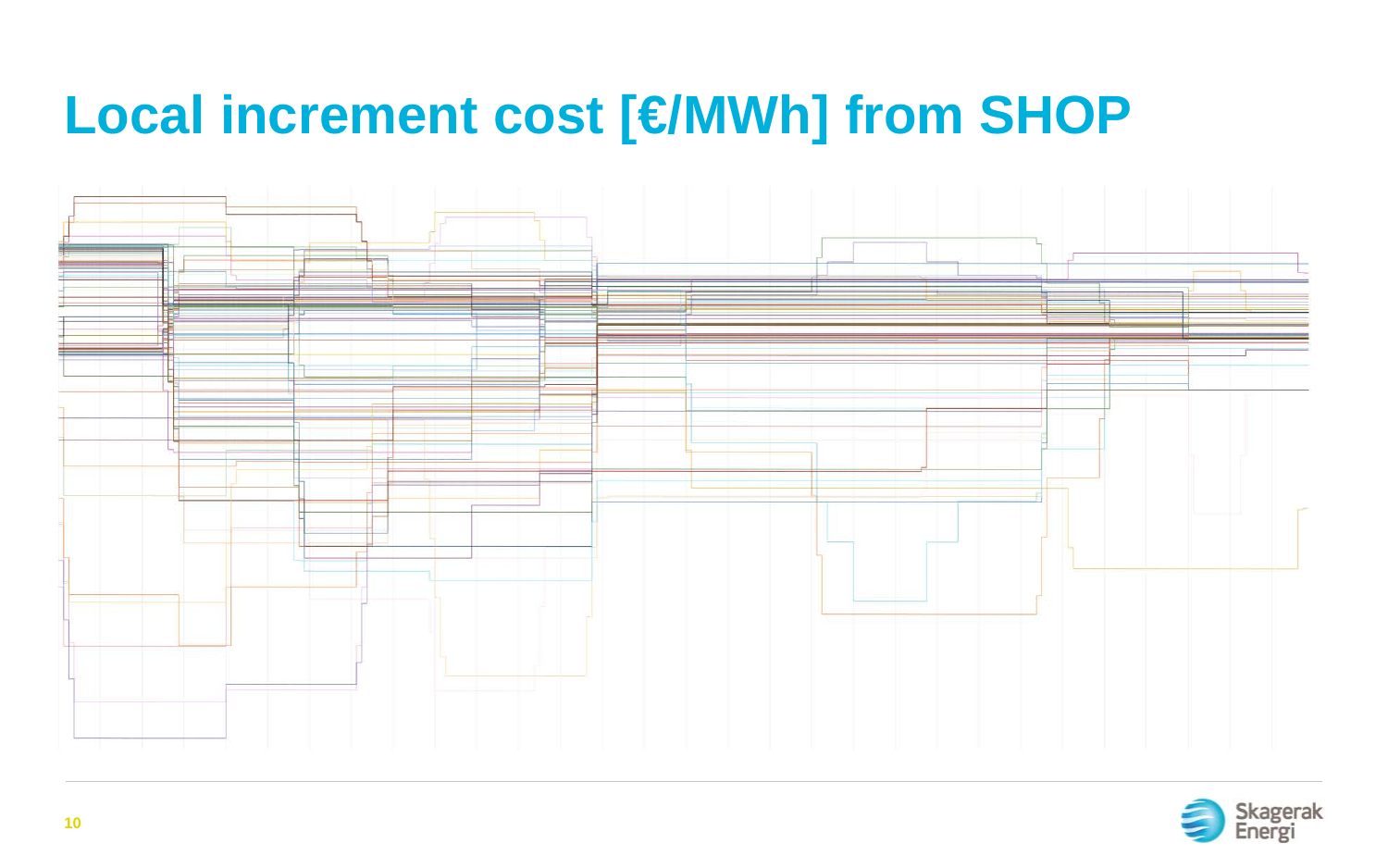# **Algorithmic trading - SmartyPlants**



- ▶ Receive BP-curves and volume to do algorithmic trading
- ▶ Try to have a feedbackloop with SHOP
	- Run SHOP if a trade is initiated
	- Update bids if BP-curves has changed
- Method is being tested for algorithmic trading by master students Ane Dideriksen & Susanne Sekkesæter (Finished June 2019)
	- Find a partner to develop if method is valid and useful

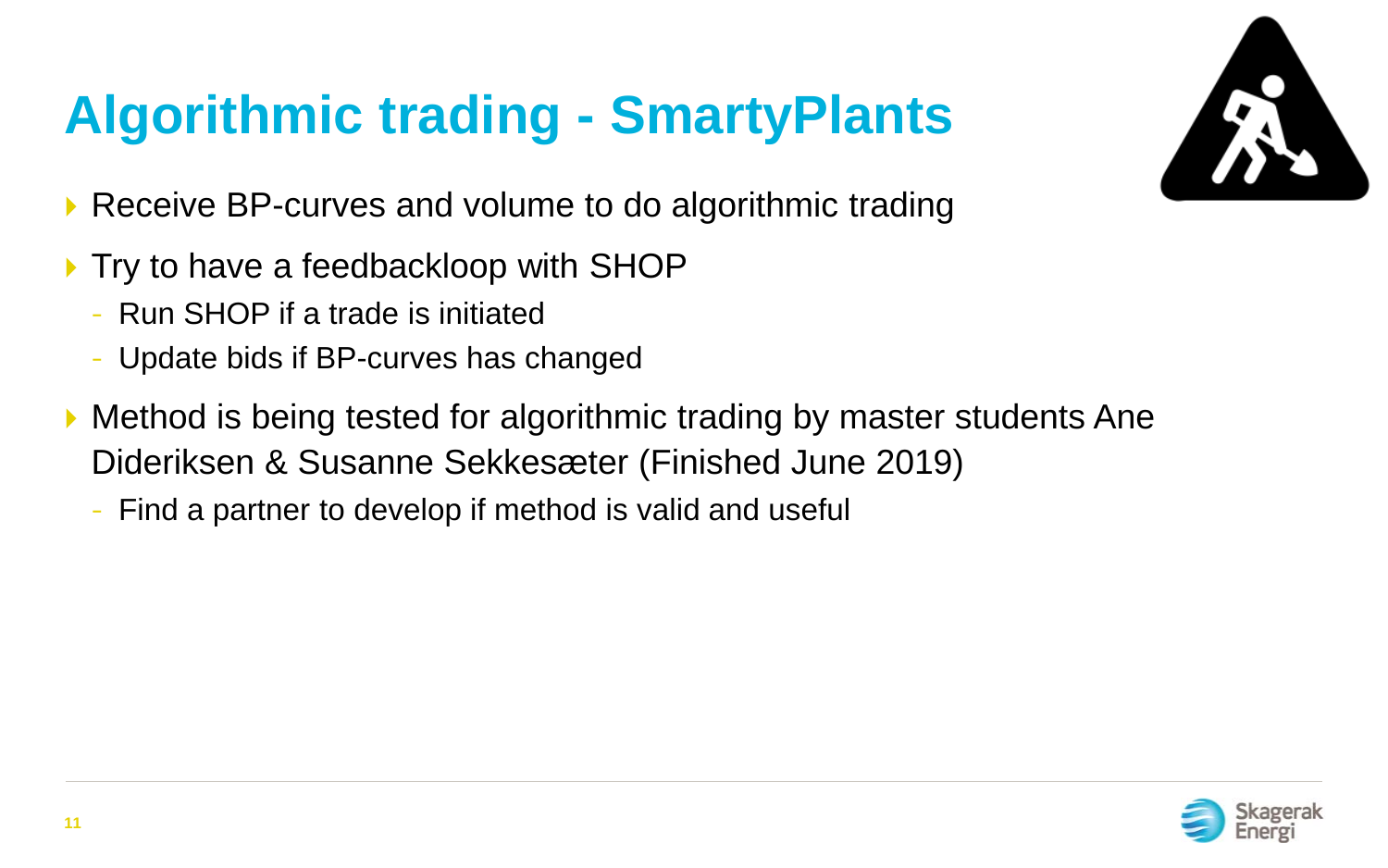#### **Experiences so far...**

SHOP-API works really well with the open source ecosystem

- Is an important component if digitization is important
- ▶ Easy to make it run
	- Very hard to make it robust
	- Our solutions are often emulations of multiSHARM
- **Easy too seek advice and discussion partners for intraday** 
	- Sintef, NTNU, other power producers
	- Problems are still hard